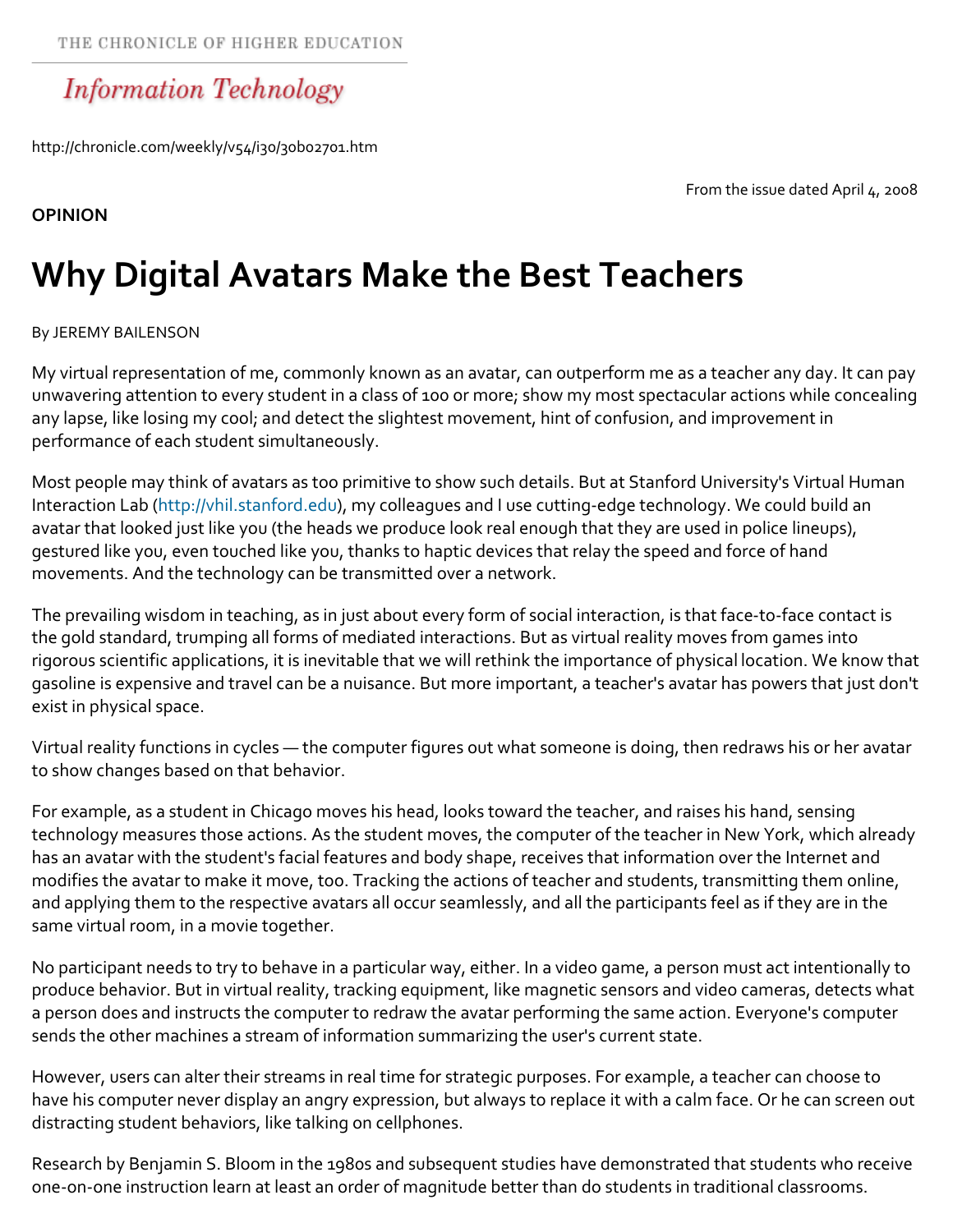Virtual reality makes it possible for one teacher to give one‐on‐one instruction to many students at the same time.

The use of the Web to tailor messages to different recipients has received ample discussion, most notably in the arena of advertising; we all know about spam messages that appear to be from one of our colleagues. In a virtual classroom, the teacher can tailor not simply a message, but her identity.

Of course we must be careful not to cross the line between strategic transformations and outright deception. Probably none of us would want to see politicians, a few years in the future, take advantage of new technology to tailor electronic messages by combining their faces with an undetectable share of those of the recipients — knowing that including the citizen's face can sway his vote. But good teachers already use psychology to help students learn, and standard techniques can be made more effective in virtual education.

Students in a given classroom, like most large groups of people, include a wide range of personality types — for example, introverts and extroverts. Some students might prefer communication accompanied by nonverbal cues, like gestures and smiles; others may prefer a less-expressive speaker. A number of psychological studies have demonstrated what is called the "chameleon effect": When one person nonverbally mimics another, displaying similar posture and gestures, he maximizes his social influence. Mimickers are seen as more likable and more persuasive than nonmimickers.

In a number of laboratory studies of behaviors including head movements and handshakes in virtual reality, my colleagues and I have demonstrated that if a teacher practices virtual nonverbal mimicry — that is, if she receives the students' nonverbal actions and then transforms her nonverbal behavior to resemble the students' motions there are three results.

First, the students rarely are conscious of the mimicry.

Second, they nonetheless pay more attention to the teacher: They direct their gaze more at mimicking teachers than they do at teachers who are behaving more normally.

Third, students are influenced more by mimicking teachers — more likely to follow their instructions and to agree with what they say in a lesson.

When I teach a class of 100 students face to face, I try to match my nonverbal behavior to that of a single student, and I am forced to devote ample cognitive resources to that effort. But in a virtual classroom, my avatar can seamlessly and automatically create 100 different versions, which simultaneously mimic each student. Without my having to pay any attention to my actions, let alone to type commands on a keyboard, my computer changes my gestures and other behaviors to imitate each student's gestures and behavior. In effect, I can psychologically reduce the size of the class.

The virtual classroom, too, can be tailored for each student. Rooms have a sweet spot — the location varies from room to room but is often front and center, a few meters away from the teacher. Other experiments, in my lab and at the Research Center for Virtual Environments and Behavior at the University of California at Santa Barbara, have shown that students randomly assigned to sweet spots in real‐world classrooms do about 10 points better on exams than do students sitting elsewhere in the rooms.

Of course, in the physical world, only one student can sit in the sweet spot. But because virtual rooms are drawn separately for each user, every single student's avatar can be sitting in the sweet spot — and will see classmates' avatars sitting in other locations. In a series of studies, we demonstrated that putting multiple students simultaneously in the virtual sweet spot substantially increased the learning of the group.

Another advantage of the virtual classroom is that a teacher can use data collected by the computer to improve students' learning as well as his or her own performance. Given that decades of research have pointed to the importance of eye contact during speaking, my colleagues and I created an algorithm that showed teachers exactly how much eye contact they gave each student in a large virtual classroom. If the teacher was not looking at a